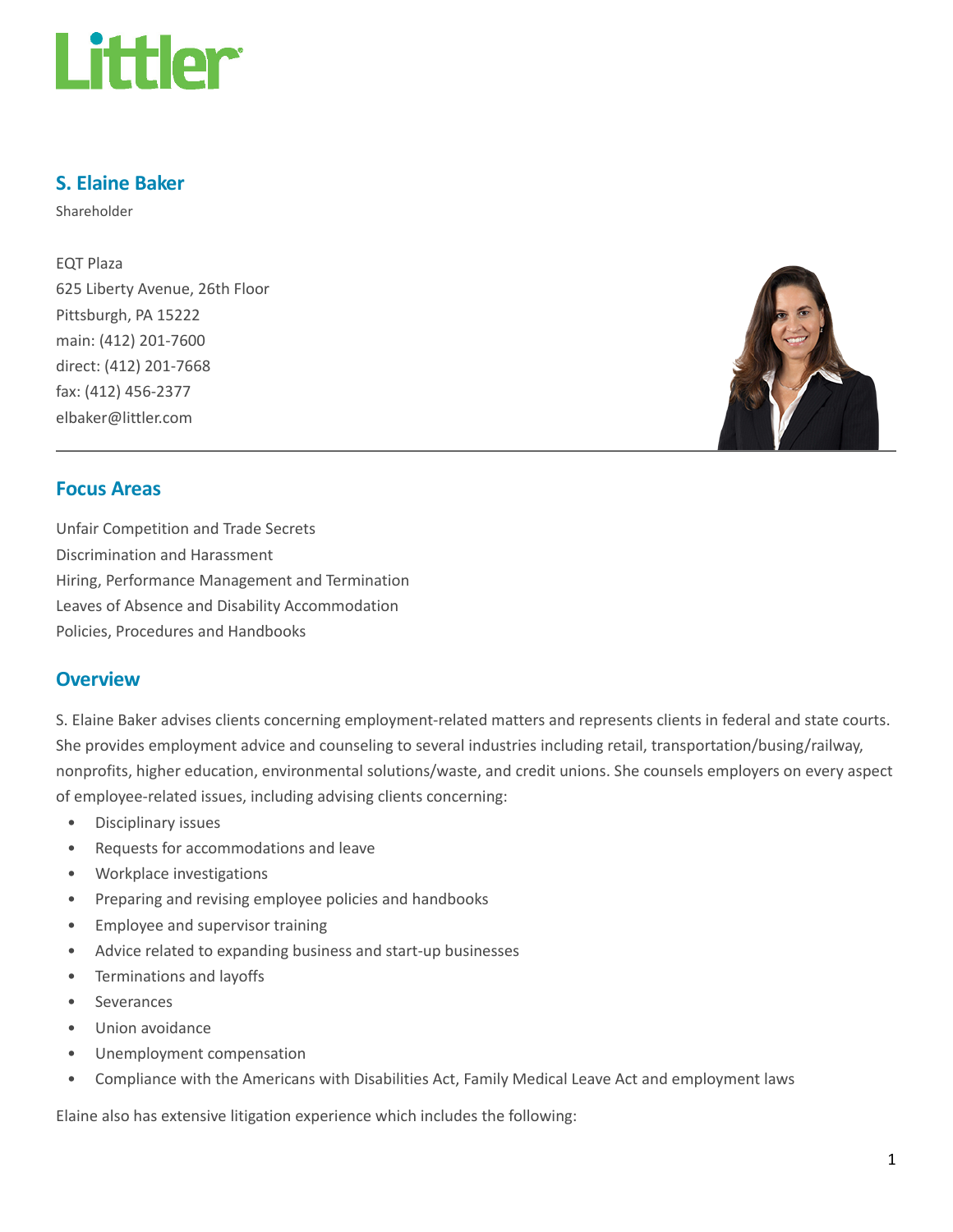

- Successfully obtaining defense verdict as lead trial counsel for the employer in jury trial in the Court of Common Pleas of Delaware County, Pennsylvania, on employee's claims for violation of the Pennsylvania Criminal History Record Information Act
- Favorably resolving multimillion dollar commercial claims after presenting her first defense witness 2 weeks into a jury trial in the United States District Court for the Western District of Pennsylvania
- Successfully defeating claims for misappropriation of trade secrets against departing executive as lead trial counsel in the Court of Common Pleas of Allegheny County, Pennsylvania
- Successfully winning TRO in the Court of Common Pleas of Lucas County, Ohio, on claims for misappropriation of trade secrets and unfair competition against former chief executive officer who created competing business after departing company
- Successfully winning complex commercial claims as trial counsel for plaintiff manufacturer brought the United States District Court for the Western District of Pennsylvania
- Successfully defending Fortune 500 manufacturer on claims brought under CERCLA after lengthy bench trial in the United States District Court for the Southern District of Texas, gaining a very favorable result for her client

Elaine's litigation work also includes representation of employers in administrative proceedings, before the Equal Employment Opportunity Commission (EEOC) and state administrative bodies.

Elaine also assists clients with wage and hour issues, such as classifying workers as exempt or nonexempt and as employees or independent contractors, to avoid future issues on classification of workers, as well as in response to audits by state and federal agencies.

Elaine focuses a significant portion of her practice on advising human resources and executives on day-to-day employee issues and measures they can take to reduce employment-related litigation and issues. She trains supervisors on best practices related to handling workplace issues, properly addressing matters that may give rise to discrimination claims, documenting discipline, conducting workplace investigations, preparing annual reviews, providing offer letters, employment agreements, and confidentiality agreements for new and current employees.

# Professional and Community Affiliations

• Member, Allegheny County Bar Association

# Recognition

• Named, Rising Star, Pennsylvania, Super Lawyers, 2007 and 2008

# Education

J.D., University of Pittsburgh, 1999, cum laude B.A., Miami University, 1995